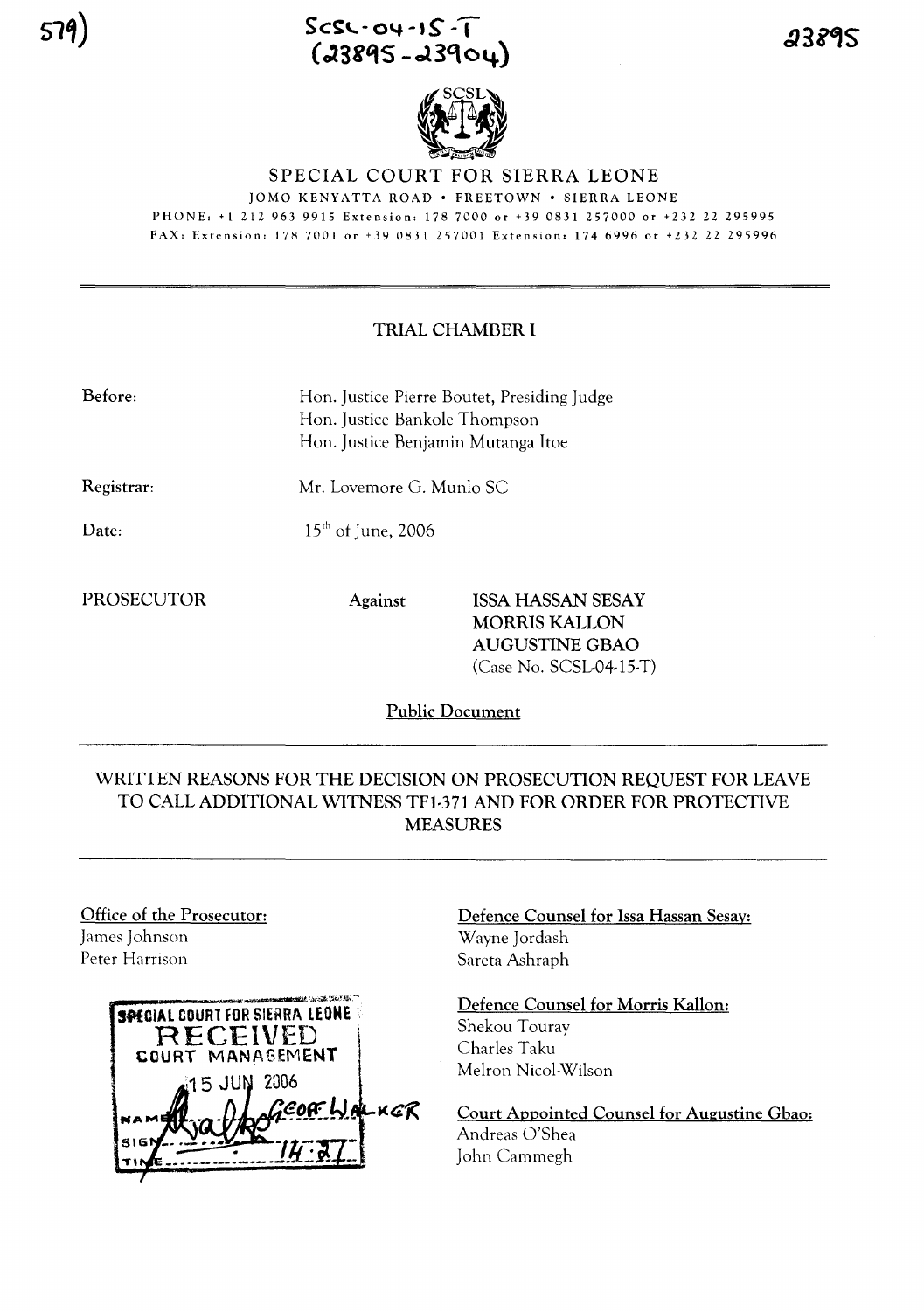**TRIAL CHAMBER I** ("Trial Chamber") of the Special Court for Sierra Leone ("Special Court") composed of Hon. Justice Pierre Boutet, Presiding Judge, Hon. Justice Bankole Thompson, and Hon. Justice Benjamin Mutanga Itoe;

**SEIZED OF** the "Confidential, with *Ex Parte* Under Seal Annex Prosecution Request for Leave to Call Additional Witness and for Order for Protective Measures pursuant to Rules 69 and 73bis(E)" filed confidentially by the Office of the Prosecutor ("Prosecution") on the  $10<sup>th</sup>$  of March, 2006  $("Motion";$ 

**NOTING** the Response to the Motion filed by Defence for the First Accused, Issa Sesay, on the 20th of March, 2006 *("Sesay* Response");

**NOTING** that Defence for the Second Accused, Morris Kallon, did not file any response to the Motion within the prescribed time limits;

**NOTING** the Response to the Motion filed by Defence for the Third Accused, Augustine Gbao, on the 20<sup>th</sup> of March, 2006 ("Gbao Response");

**NOTING** the Reply filed by the Prosecution on the 27<sup>th</sup> of March, 2006 ("Reply");

NOTING the Prosecution "Updated Witness List" filed on the 20<sup>th</sup> of February, 2006 ("Witness List";

**NOTING** the "Prosecution Re-Filed Proposed Order of Appearance of Witnesses - Eighth Trial Session" filed on the  $5<sup>th</sup>$  of July, 2006;<sup>1</sup>

**MINDFUL** of this Trial Chamber's jurisprudence on the addition of witnesses to the Prosecution witness list.<sup>2</sup>

**MINDFUL** of the various Decisions and Orders of this Trial Chamber concerning protective measures, including the "Decisions on the Prosecutor's Motion for Immediate Protective Measures

<sup>2</sup> For the relevant jurisprudence on this subject, see *Prosecutor v. Sesay, KaHon and Gbao,* Case No. SCSL-04·15.T, Decision on Prosecution Request for Leave to Call Additional Witnesses and Disclose Additional Witness Statements, 11 February 2005 ("Decision of the  $11<sup>th</sup>$  of February, 2005"); id., Decision on Prosecution Request for leave to Call Additional Witnesses, 29 July 2004 ("Decision of the 29<sup>th</sup> of July, 2004"); See also Id., Decision on Prosecution Request for Leave to Call and Additional Witness and Notice to Admit Witness' Solemn Declaration pursuant to Rule 73bis(E) and Rule 92bis, 5 April 2006.



<sup>&</sup>lt;sup>1</sup> See also *Prosecutor v. Sesay, Kallon and Gbao, Case No. SCSL-04-15-T, Order for Public Disclosure of the Identity of* Certain Prosecution Witnesses, 2 June 2006.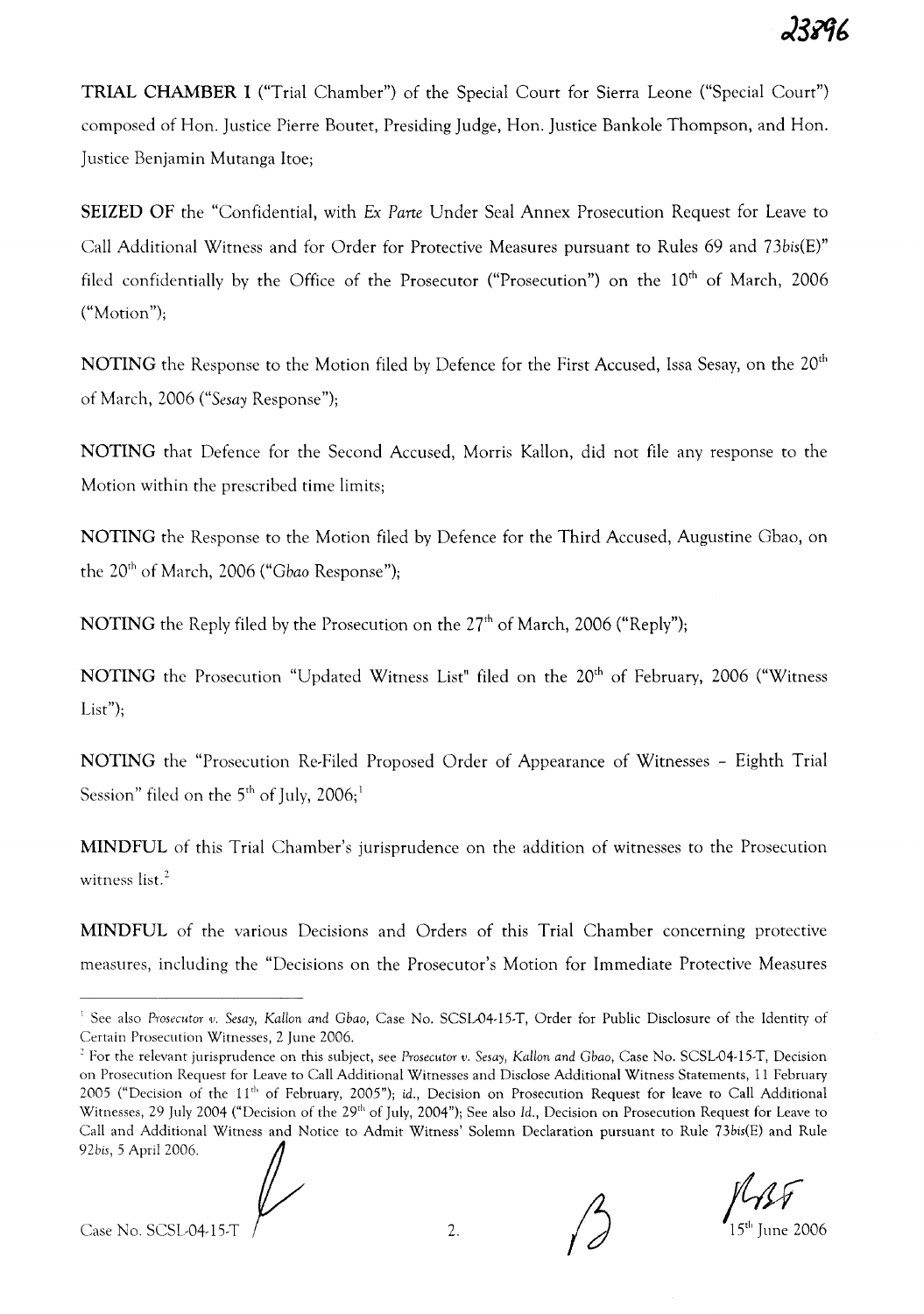for Witnesses and Victims and for Non-Public Disclosure" for each individual accused in the RUF trial' and, in particular, the "Decision on Prosecution Motion for Modification of Protective Measures for Witnesses" filed on the  $5<sup>th</sup>$  of July 2004;<sup>4</sup>

MINDFUL of this Trial Chamber's "Decision on Prosecution Request for Leave to Call Additional Witness TF1-371 and for Orders for Protective Measures" filed on the 6<sup>th</sup> of April, 2006;

CONSIDERING that, in the said Decision, the Chamber granted the Motion and indicated that a comprehensive and reasoned Decision will be filed in due course;

PURSUANT TO Article 17 of the Statute of the Special Court ("Statute") and Rules *26bis,* 54, 66, *69, 73bis* and 75 of the Rules of Procedure and Evidence ("Rules");

#### NOW HEREBY ISSUES THE FOLLOWING REASONED DECISION:

# 1. SUMMARY OF PARTIES SUBMISSIONS

## *A. The Motion*

1. Pursuant to Rule *73bis(E)* of the Rules, the Prosecution seeks for leave to add proposed witness TF1-371 ("Proposed Witness") to its current "core" Witness List, and further seeks an order for the extension of the current applicable protective measures for its protected witnesses to the said Proposed Witness and, in particular, that he be categorized as Group I Witness, Category C, namely insider witness. <sup>5</sup>

2. The Prosecution submits that there has been no undue delay in bringing the present Motion and that the identity of the Proposed Witness was known to the Prosecution since 2002 but he was only located and contacted through a source in October 2005. The Prosecution states that,

<sup>J</sup> *Prosecutor v. Sesay,* Case No. SCSL-03-0S-PT, Decision on the Prosecutor's Motion for Immediate Protective Measures for Witnesses and Victims and for Non-public Disclosure, 23 May 2003, *Prosecutor v. Kallon,* Case No. SCSL-03-07-PT, Decision on the Prosecutor's Motion for Immediate Protective Measures for Witnesses and Victims and for Non-public Disclosure, 23 May 2003, and *Prosecutor* v. Gbao, Case No. SCSL-03-09-PT, Decision on the Prosecutor's Motion for Immediate Protective Measures for Witnesses and Victims and for Non-public Disclosure, 10 October 2003.

<sup>4</sup> *Prosecutor* ~'. *Sesay, Kallon and Gbao,* Case No. SCSL-04-15-T, Decision on Prosecution Motion for Modification of Protective Measures for Witnesses,S July 2004. See also id., Order to Review Current Protective Measures, 31 March 2006. /2 2006.<br><sup>5</sup> Motion, paras 3, 15-16. <br>*(2)* <br>*(2)* <br>*(2)* <br>*(2)* <br>*(2)* <br>*(2)* <br>*(2)* <br>*(2)* <br>*(2)* <br>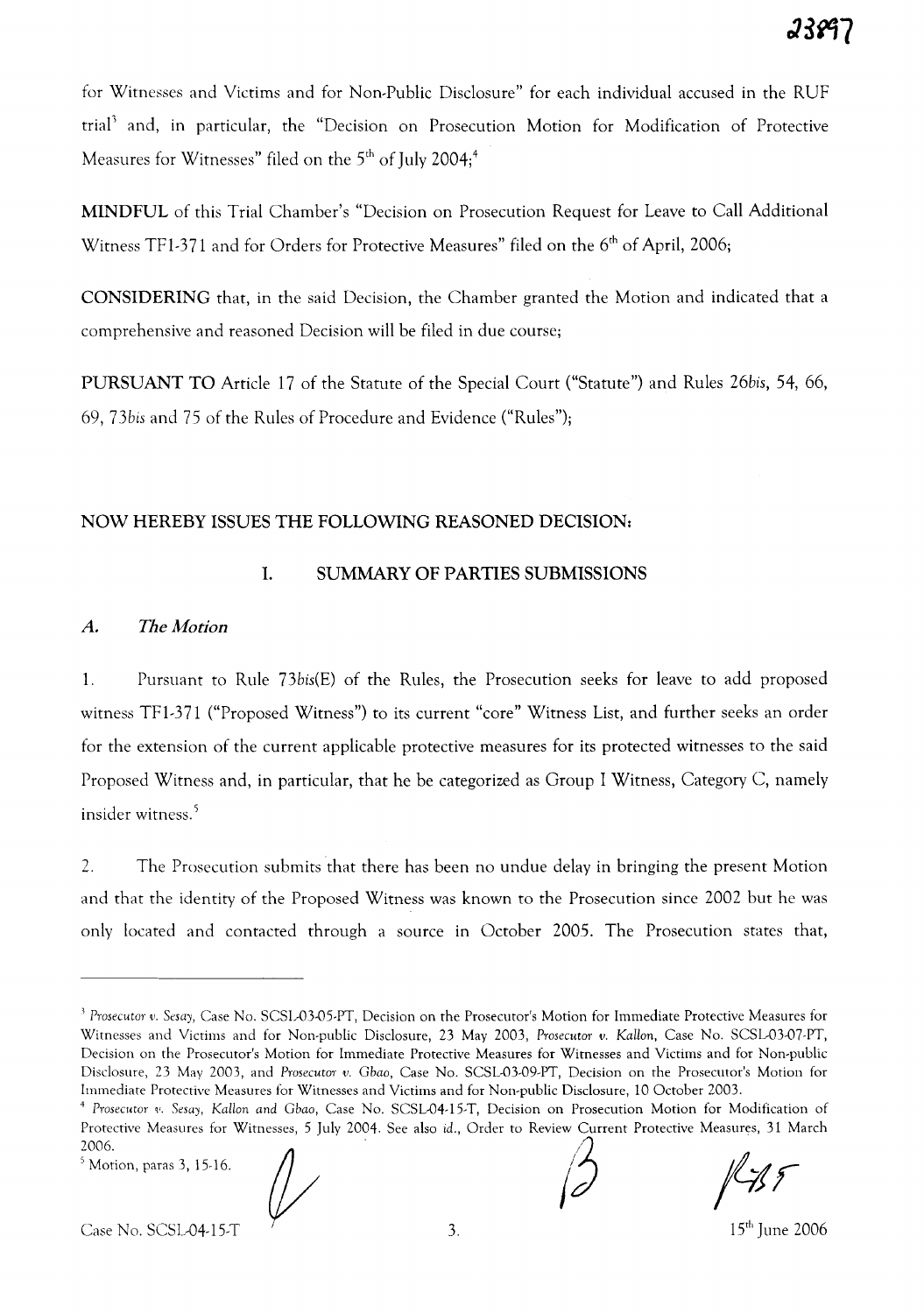subsequently, only since January 2006 and after various meetings with the Prosecution, did the Proposed Witness agree to collaborate with the Prosecution and to testify at trial.<sup>6</sup> In addition, the Prosecution submit that the evidence of the Proposed Witness will corroborate existing testimonies and is material and relevant in various areas to this case, including the membership and function of the Supreme Council, the command structure of the RUF, various alleged crimes contained in the Amended Consolidated Indictment and the individual criminal responsibility of all the Accused.<sup>7</sup>

3. The Motion is accompanied by two Annexes, namely a Declaration from the Chief of Investigations concerning the efforts to locate and secure the cooperation of the Proposed Witness,<sup>8</sup> and a collection of excerpts of his witness statements. <sup>9</sup> These annexes were filed *ex-parte* and under seal by the Prosecution in order to protect the identity of the Proposed Witness.<sup>10</sup>

#### *B. The Sesay Response*

4. The Defence submits that the Motion is in form and in substance an *ex-parte* application which denies the Defence any meaningful opportunity to respond to the Prosecution submissions. In particular, the Defence submits that it is not in the position to assess whether the Motion has been brought forward without any undue delay as this is solely based on assertions made by the Prosecution, as well as to assess the level of seniority within the organization of the Proposed Witness because the summary of his evidence provided in the Motion does not amount to reasonable notice of his actual testimony.<sup>11</sup> In addition, reiterating its recent submissions as presented in various motions already decided upon by this Chamber, the Defence also submit that by calling the Proposed Witness the Prosecution is intentionally seeking additions to the factual allegations against the Accused.<sup>12</sup>

#### c: *The Chao Response*

5. The Defence submits that the Motion has been brought at a much too late stage of the proceedings, particularly given the wide ranging nature of the Proposed Witness evidence, and that

 $Case No. SCSLO4-15-T$   $/$   $4.$  4. 15<sup>th</sup> June 2006

 $\degree$  Id., paras 10-11.

*<sup>7</sup>* Id., paras 9, 12-13.

<sup>8</sup> Id., Annex 1: Declaration of Gilbert Morisette dated 9 March 2006.

 $^9$  Id., Annex 2: Statement Extracts.

 $10$  Id., paras 11-13.

II *Sesay* Response, see in particular paras 1, *S,* 7, 13-17.

<sup>12</sup> Id., paras 8-9, 17.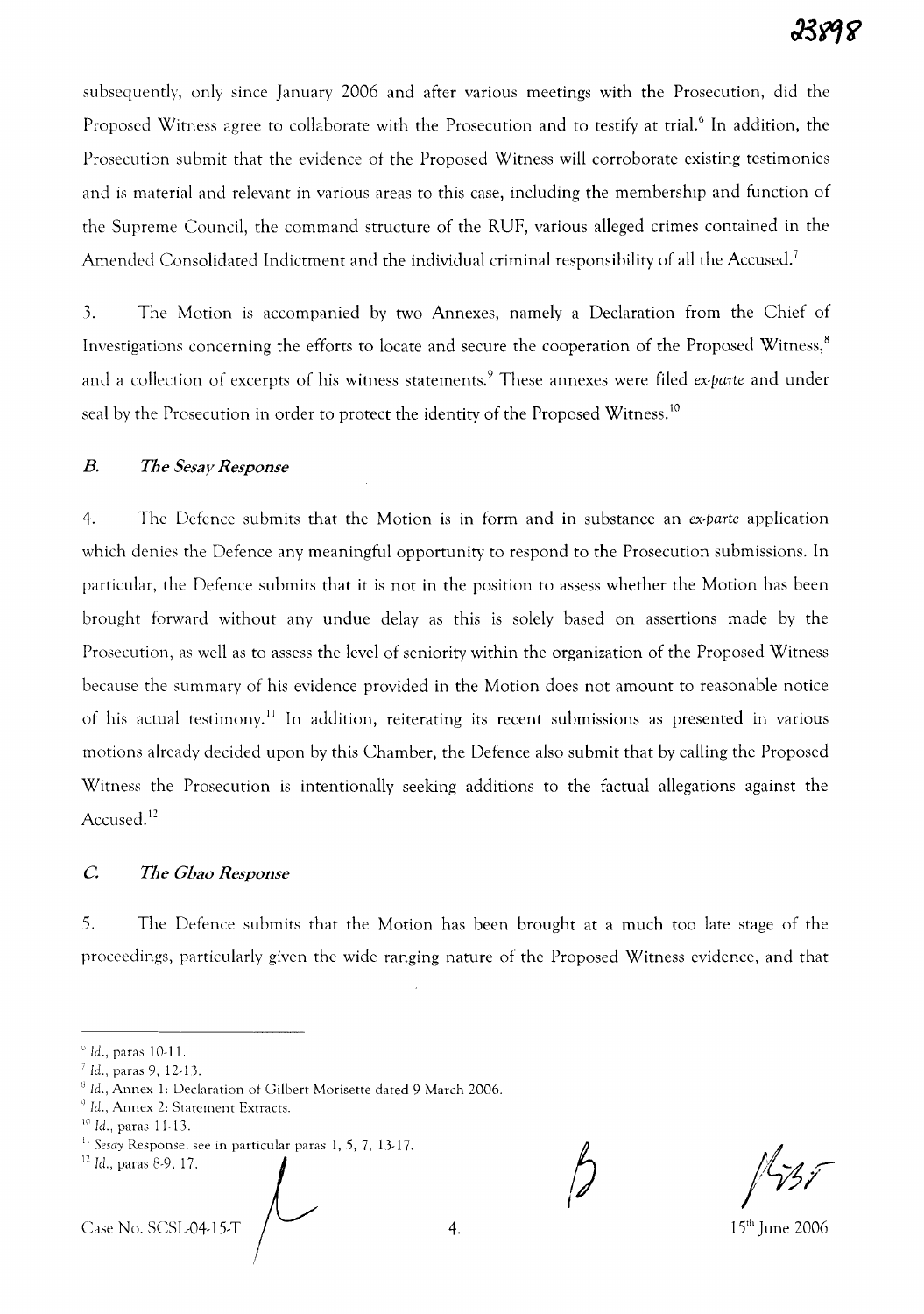the *ex-parte* nature of the annexes to the Motion unfairly deprives the Defence of any opportunity to properly consider its merits.<sup>13</sup>

# **II. THE APPLICABLE LAW**

6. Rule 66(A)(ii) of the Rules, on the disclosure of witness statements, provides that the Prosecution shall:

(ii) Continuously disclose to the Defence copies of the statements of all additional prosecution witnesses whom the Prosecutor intends to call to testifY, but not later than 60 days before the date for trial, or as otherwise ordered by a Judge of the Trial Chamber either before or after the commencement of the trial, upon good clause being shown by the Prosecution. Upon good cause being shown by the Defence, a Judge of the Trial Chamber may order that copies of the statements of additional prosecution witnesses that the Prosecutor does not intend to call be made available to the defence within a prescribed time. [emphasis added]

7. The law governing applications by the Prosecution to vary the witness list and add additional witnesses is Rule 73bis(E) of the Rules, which reads as follows:

(E) After the commencement of the Trial, the Prosecutor may, if he considers it to be in the interests of justice, move the Trial Chamber for leave to reinstate the list of witnesses or to vary his decision as to which witnesses are to be called. [emphasis added]

8. This Chamber has, in its previous Decisions set out the guiding principles in respect of the variation of the witness list, reference to which is made herein for the purposes of this Decision. <sup>14</sup> To this end, we have clearly held that, when interpreting the provisions of Rule 66(A)(ii) of the Rules, and articulating the circumstances that give rise to a showing of good cause and the interest of justice, certain factors should be taken into consideration. <sup>15</sup> **In** so holding, the Chamber adopted the reasoning in the *Nahimana* case of the ICTR that:

"In assessing the "interests of justice" and "good cause" Chambers have taken into account such considerations as the materiality of the testimony, the complexity of the case, prejudice to the Defence, including elements of surprise, on-going investigations, replacements and corroboration of evidence.

15 Decision of the 29<sup>th</sup> of July, 2004 supra note 2, para. 29.<br>
<sup>15</sup> Decision of the 29<sup>th</sup> of July, 2004 supra note 2, para. 29.<br>
Case No. SCSL-04-15-T

 $1155$ 

 $15<sup>th</sup>$  June 2006

<sup>&</sup>lt;sup>13</sup> Gbao Response, see in particular paras 1-4, 7.

<sup>14</sup> See Decision of the 29th of July, 2004, supra note 2, paras 28-32. See also *Prosecutor v. Norman, Fofana and Kondewa,* Case No. SCSL-04-l4-T, Decision on Prosecution Request for Leave to Call Additional Witnesses, 29 July 2004.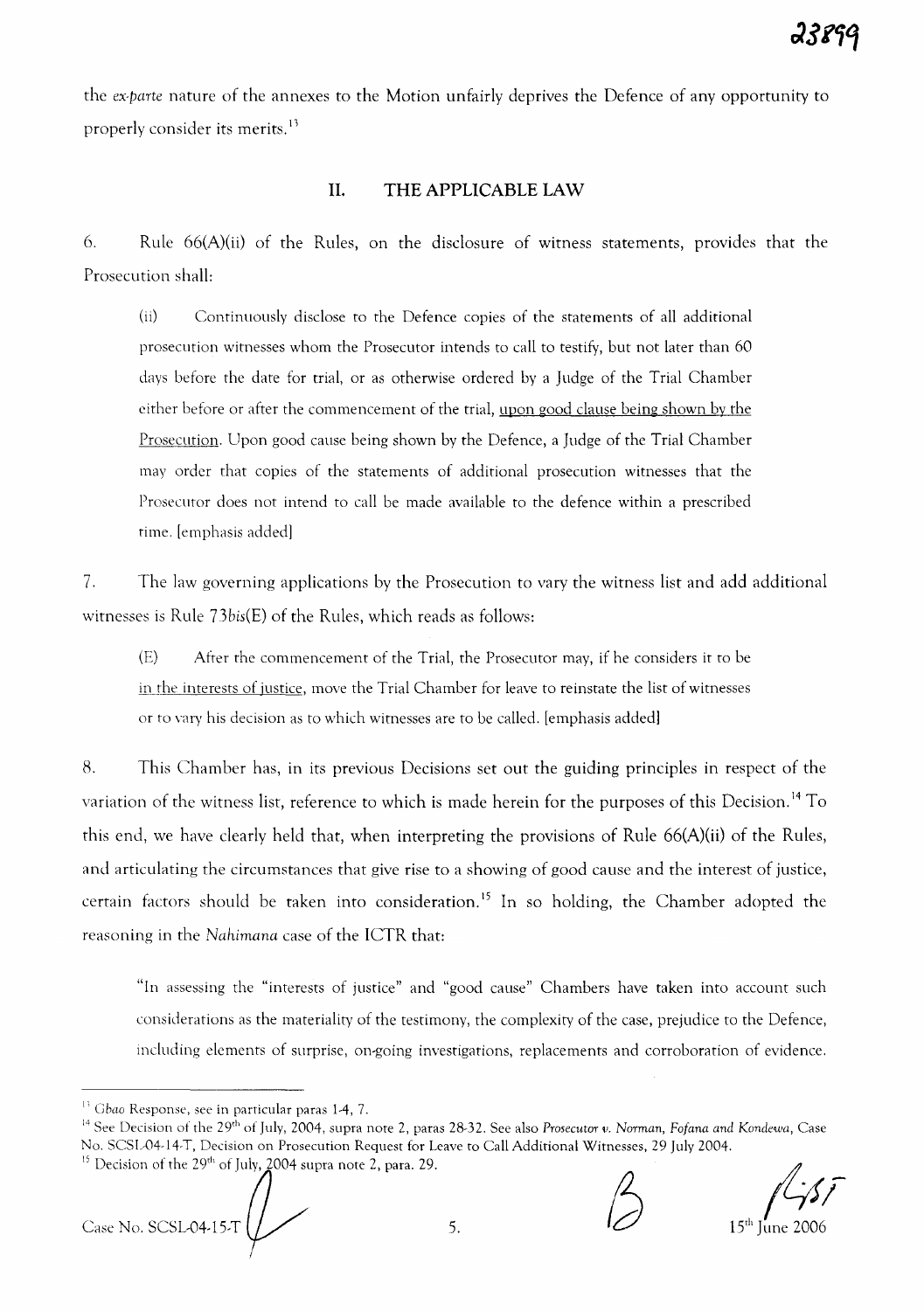The Prosecution's duty under the Statute to present the best available evidence to prove its case has to be balanced against the right of the Accused to have adequate time and facilities to prepare his Defence and his right to be tried without undue delay.<sup>16"</sup>

9. As regards the requirement of good cause being shown, the operative principle is that the Prosecution must advance credible reasons for failing to fulfil, within the time limits imposed by Rule 66(A)(ii), the obligation of disclosing to the Defence the existence of these witnesses and, in particular, must satisfy the Chamber that it has met these stipulated criteria:

i) That the circumstances surrounding these reasons as advanced by the Prosecution are directly related, and are material to the facts in issue;

ii) That the facts to be provided by these witnesses in their statements and eventually in their testimony, are relevant to determining the issues at stake and would contribute to serving and fostering the overall interest of the law and justice;

iii) That granting leave to call new witnesses and the disclosure of new statements, will not unfairly prejudice the right of the accused to a fair and expeditious trial as guaranteed by Article l7(4)(a) and 17(4)(b) of the Statute as well as by the provisions of Rules *26bis* of the Rules;

iv) That the evidence the Prosecution is now seeking to call, could not have been discovered or made available at a point earlier in time notwithstanding the exercise of due diligence on their part.<sup>17</sup>

# **Ill.** DELIBERATIONS

## A. On the Initial Public Filing of the *Sesay*Response

10. The *Sesay* Response was initially filed publicly, due to an internal oversight by the Defence. Subsequently, the said Response was reclassified as confidential by the Court Management Section. In its Reply, the Prosecution complained about the possible breach of confidentiality arising from this

Case No. SCSL-04-15  $\sqrt{5}$ <br>Case No. SCSL-04-15  $\sqrt{5}$ 

<sup>&</sup>lt;sup>10</sup> Prosecutor v. Nahimana et al., Case No. ICTR-99-52-I, Decision on the Prosecutor's Oral Motion for Leave to Amend the List of Selected Witnesses, 26 June 2001, para. 20. See also *id.,* Decision on the Prosecutor's Application to Add Witness X to its List of Witnesses and for Protective Measures, 14 September 2001, para. 5. In addition, see also *Prosecutor v. Bagosura et aI.,* Case No. ICTR-98-4I-T, Decision on Prosecution Motion for Addition of Witnesses Pursuant to Rule *73bis(E),* 26 June 2003, para. 14. See also *Prosecutor v. Simba,* Case No. ICTR-01-76-I, Decision on the Prosecution's Motion to Vary the Witness List, 27 August 2004, para. 7.

<sup>&</sup>lt;sup>17</sup> Decision of the 11<sup>th</sup> of February, 2005, supra note 2, paras 34-35.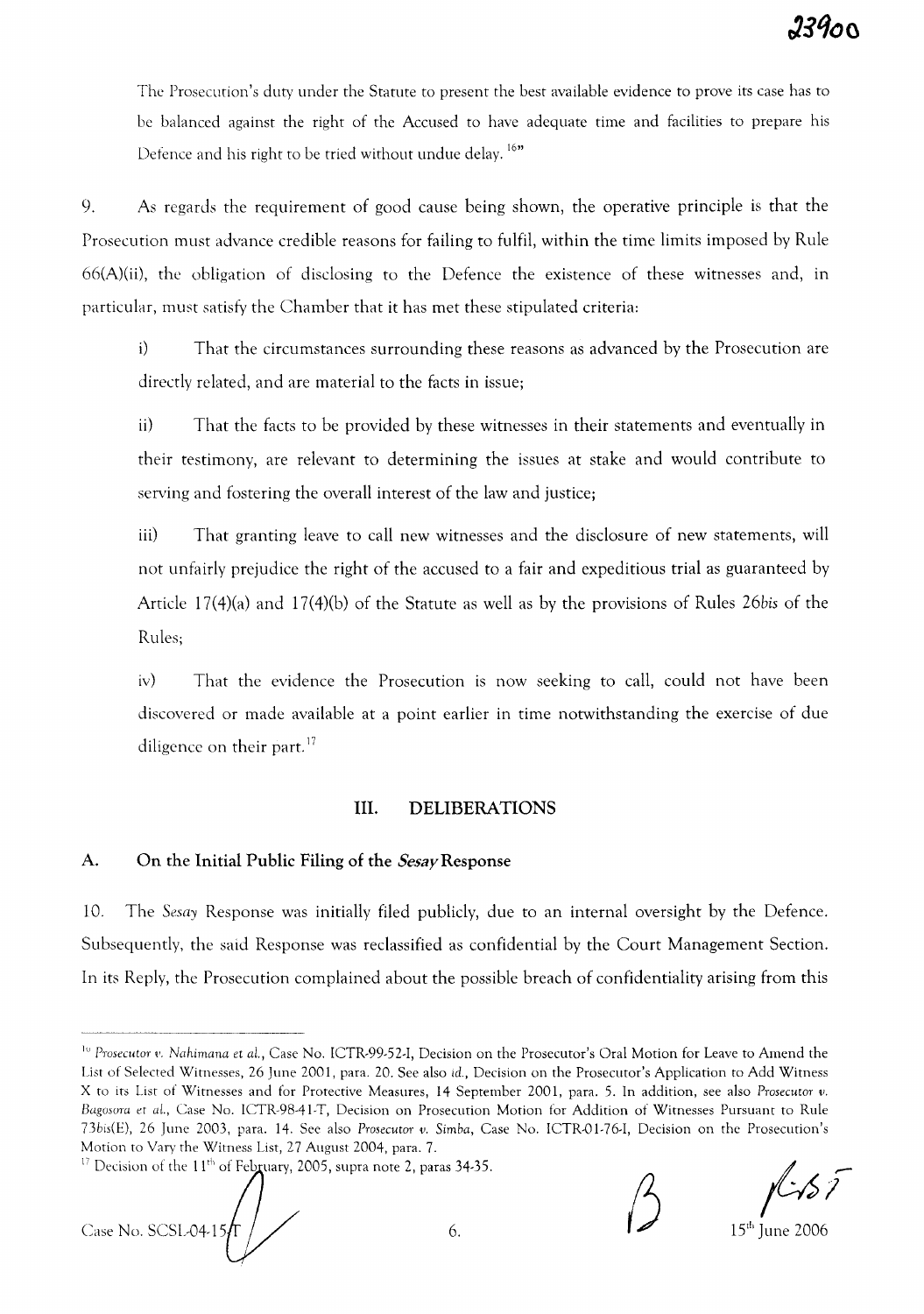oversight and, in particular that this might lead to the possible identification of the Proposed Witness.<sup>18</sup>

11. The Chamber wishes to emphasize that, although the initial confidentiality of a Motion does not necessarily require that any subsequent submission should be filed confidentially however, after a careful review of the contentions on both sides, the Chamber finds that a potential for a breach of confidentiality did exist. However, the Chamber is satisfied that the prompt reclassification of the *Sesay* Response by the Court Management Section did reduce the likelihood of further damage to the Prosecution and, in particular, to the Proposed Witness. The Chamber, therefore, enjoins all parties to exercise the utmost diligence when dealing with confidential issues and, in particular, when the identification of potential witnesses is involved.<sup>19</sup>

### B. On the *Ex-Parte* Nature of the Annexes to the Motion

12. Both the Defence for the First and the Second Accused, in their respective responses, contend that the *ex·parte* nature of the annexes to the Motion effectively deprived them of the possibility of adequately addressing the Prosecution submissions and, in particular, of evaluating whether the addition of the Proposed Witness is in the interest of justice and whether good cause has been shown for the subsequent disclosure of his statements to the Defence.

13. In the Chamber's opinion, generally *ex·parte* applications are warranted when they are made in the interest of justice and where their disclosure to the other party in the proceedings would either prejudice the applicant or other persons related to the application, for instance, in cases where witness protection is sought. <sup>20</sup> Examples of *ex·parte* applications may include a request for the review of an Indictment, *subpoenas* and the freezing of assets or, as in' the present case, certain applications involving the protection of victims and witnesses. <sup>21</sup>

Case No. SCSL04-15-T  $\bigvee$  7.  $\bigvee$  15<sup>th</sup> June 2006

<sup>18</sup> Reply, paras 2-5.

<sup>&</sup>lt;sup>19</sup> See also Prosecutor *v. Brima, Kamara and Kanu*, Case No. SCSL-04-16-T, Order Regarding the Disclosure of the Identity of a Protected Witness TF1-081, 8 March 2005.

<sup>&</sup>lt;sup>20</sup> Prosecutor v. Simic et al., Case No. IT-95-9, Decision on (1) Application by Stevan Todorovic to Re-Open the Decision of 27 July 1999, (2) Motion by ICRC to Re-Open Scheduling Order of 18 November 1999, and (3) Conditions for Access to Material, 28 Febrttary 2000, para. 39; *Prosecutor v. Karemera* et aL, Case No. ICTR-98A4-T, Decision on Motions to Exclude Testimony of Prosecution Witness ADE, 30 March 2006, para. 8.

<sup>21</sup> For an overview of the various circumstances in which an *ex·parte* proceeding might be appropriate, see *Prosecutor v. Simic* et al., supra note 20, para. 41. See also, as an example, Prosecutor v. Taylor, Case No. SCSL-03-01-I, Decision on Prosecution's Application to Amend the Indictment and on Approval of Amended Indictment, 16 March 2006. See also *Prosecutor* I'. *Rwamakuba,* Case No. ICTR-98A4GT, Decision on Confidential and *Ex·Parte* Motion for Subpoenas Directed to Defence Witnesses, 20 January 2006. See also Prosecutor v. Dyilo, Case No. ICC-01/04-01/06, Decision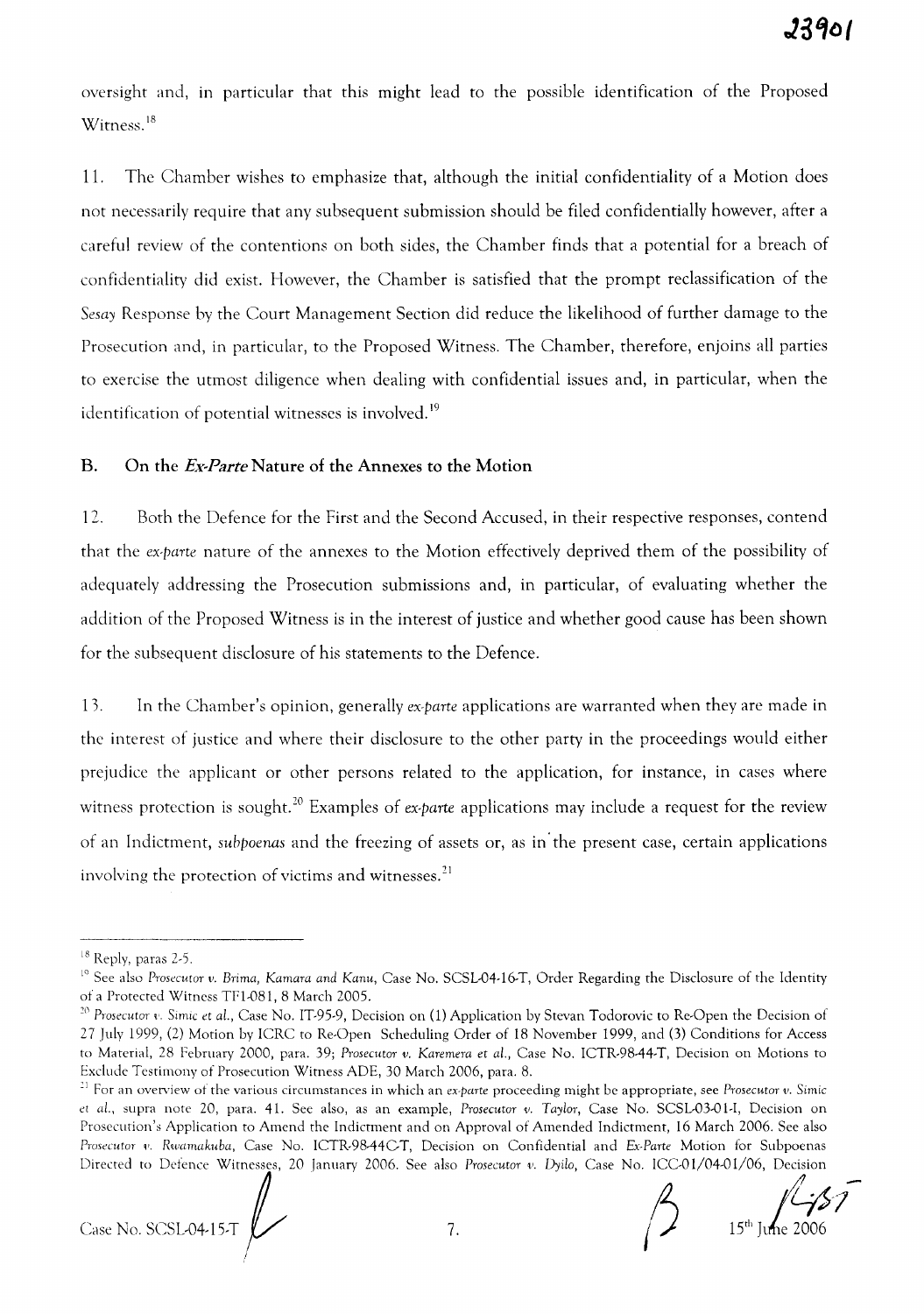14. With specific reference to the *ex-parte* filing of the annexes to the Motion, the Chamber finds that in the particular circumstances of the Proposed Witness, disclosure of the information contained in such annexes to the Defence might be prejudicial to him in that it may lead to a disclosure of his identity or his present whereabouts pending an application for protective measures.<sup>22</sup> In addition, based on the applicable standards for applications of this nature, the Chamber is satisfied of the sufficiency of the information provided by the Prosecution in the Motion for the Defence to address properly the merits thereof.

15. Having regard to the principle requiring that criminal trials be conducted in public and consistent with the established jurisprudence of the Court,<sup>23</sup> the Chamber deems it necessary that this Decision should now be filed publicly, omitting, if necessary and as required, any information that could disclose the identity of the Protected Witness.

# C. On the Merits of the Motion

16. Consistent with the relevant jurisprudence on this issue, the Chamber emphasizes that in determining the merits of the present application, the factors to be considered include mainly, the materiality and relevance of the Proposed Witness testimony, the complexity of the case, the stage the proceedings have reached and the reasons for the late discovery of the evidence. It is significant to note that these factors should be ultimately balanced against the right of the Accused to have adequate time and facilities to prepare their Defence and the right to be tried without undue delay.<sup>24</sup>

Fils List of Witnesses, 14 October 2004, para. 11.<br>Case No. SCSL-04-15-T  $\begin{pmatrix} 1 & 8 & 8 \end{pmatrix}$ <br>Case No. SCSL-04-15-T  $\begin{pmatrix} 1 & 8 \end{pmatrix}$ 

Establishing General Principles Governing Applications to Restrict Disclosure pursuant to Rule 81(2) and (4) of the Rules of Procedure and Evidence, 19 May 2006, paras 8-20.

<sup>:2</sup> The filing of *ex-parte* annexes to Motions filed *inter partes* is a common procedure with reference to certain issues regarding protective measures for victims and witnesses. See for instance *Prosecutor v. Bagosora* et *al.,* Case No. ICTR-98-41- T, Decision on Ex *Parte* Motion, 10 November 2004. The Chamber notes that the Prosecution previously filed, in the CDF case, certain witness statements on an *ex-parte* basis in order to protect the identity of its witnesses. See *Prosecutor v. Norman, Fofana and Kondewa,* Case No. SCSL-04-14-PT, Decision on Prosecution Motion for Modification of Protective Measures for Witnesses, 8 June 2004.

<sup>&</sup>lt;sup>23</sup> See, for instance, *Prosecutor v. Sesay*, Kallon and Gbao, Case No. SCSL-04-15-PT, Decision on the Motion by Morris Kallon for Bail, 23 February 2004, paras 19-21. See also Prosecution *v. Brima, Kamara and Kanu,* Case No. SCSL-04-16-T, Decision on the Confidential Joint Defence Application for Withdrawal by Counsel for Brima and Kamara and on the Request for Further Representation by Counsel for Kanu, 23 May 2005, para. 22. See also *Prosecutor v. Muvunyi,* Case No. lCTR·00·55A-AR73, Decision on Prosecution Interlocutory Appeal Against Trial Chamber II Decision of 23 February 2005, 12 May 2005, paras 2-4.

<sup>24</sup> In addition to the jurisprudence cited above, see also, more recently, *Prosecutor v. Muvunyi,* Case No. ICTR·2000·55A-T, Decision on Accused's Motion to Expand and Vary the Witness List, 28 March 2006, para. 11. See also *Prosecutor v. Nyiramasuhuko* et *aI.,* Case No. ICTR-98-42-T, Decision on Prosecutor's Motion for Leave to Add a Handwriting Expert to His List of Witnesses, 14 October 2004, para. 11.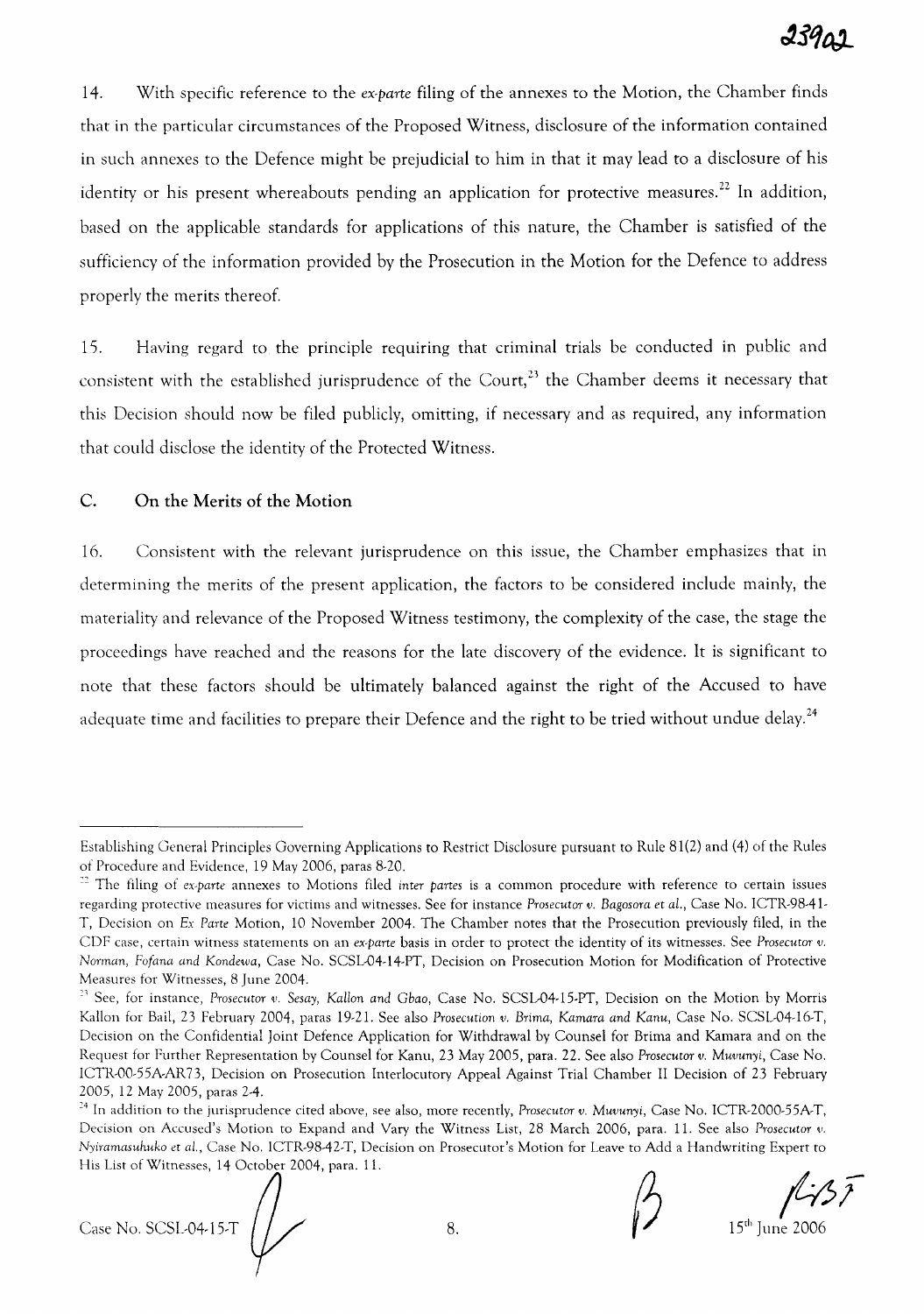17. As to the specific contentions of Counsel for the Second Accused about the prosecutorial practice of disclosure, the Chamber reiterates the legal distinction between the obligation of the Prosecution to disclose evidence designed to establish the material facts underlying the charges and allegations in the indictment and the obligation to set out the material facts constituting the charges against the Accused in the indictment and as to the form and contents of the indictment.<sup>25</sup>

18. Recalling the general operative principles in determining applications of this type and the specific factors to be taken into account, the Chamber finds significantly as follows:

0) that the evidence of the Proposed Witness appears to be material and relevant to various crimes alleged in the Amended Consolidated Indictment;

 $(i)$  that by reason of  $(i)$ , the facts as contained in the statements of the Proposed Witness may contribute to serving the overall interest of justice;

(iii) that granting leave to the Proposed Witness will not unfairly prejudice the right of the Accused to a fair and expeditious trial as governed by Article 17 of the Statute and Rule 26bis of the Rules;

(iv) that the evidence in question could not reasonably have been discovered or made available earlier notwithstanding the exercise of due diligence on the part of the Prosecution.

19. Based on the foregoing considerations and in the light of the significant findings herein, the Chamber therefore holds that the good cause has been shown by the Prosecution warranting the granting of the Motion and that the addition of the Proposed Witness to its current Witness List serves the interest of justice. The Chamber further holds that, given the position that the Witness would have had within the RUF at the relevant time, the current applicable protective measures for Prosecution insider witnesses shall be immediately applicable to the Proposed Witness and, in particular, that he shall be referred to by the pseudonym of Witness TFl-371.

20. However, in order to ensure that the Defence adequately prepare for the examination of the said witness, it is the view of the Trial Chamber that the redacted statement of Witness TFl-371 be immediately disclosed by the Prosecution and that adequate time be accordingly granted to the Defence.

Case No. SCSL-04-15-T  $\bigvee$  9. 15th June 2006

<sup>&</sup>lt;sup>25</sup> See, for instance, *Prosecutor v.* Sesay, Kallon and Gbao, Case No. SCSL-04-15-T, Decision on Defence Motion Requesting<br>the Exclusion of Evidence Arising from the Supplemental Statements of Witnesses TF1-168, TF1-16 the Exclusion of Evidence Arising from the Supplemental Statements of Witnesses TFl-168, TFl-165 and TFI-041, 20